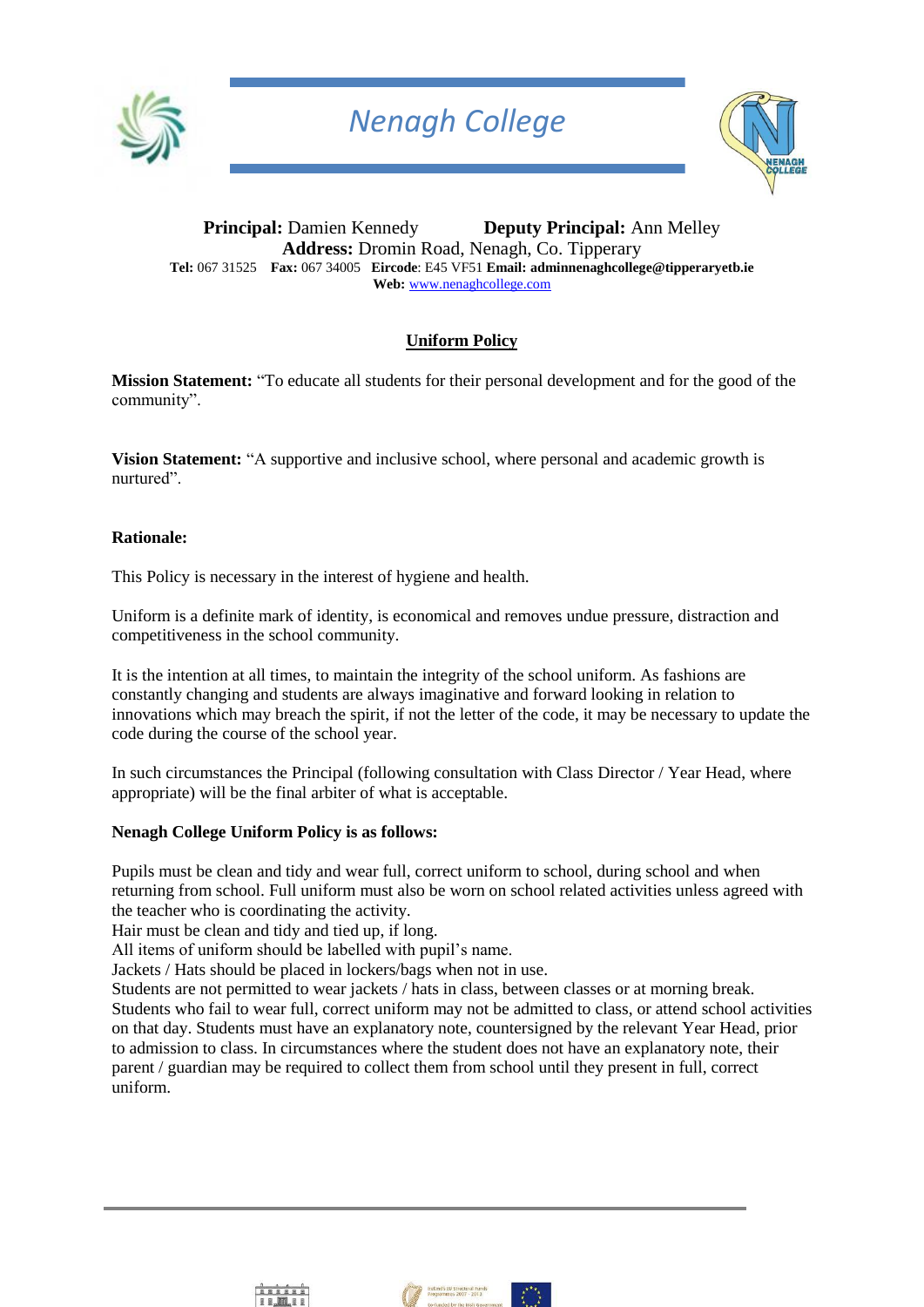

## *Nenagh College*



## **Uniform for Boys and Girls**

Navy Pants / Navy skirt is also an option for girls Navy V – Neck Jumper (School Crest) White Shirt with Collar – Blue shirt for students of Transition Year /  $5<sup>th</sup>$  year and  $6<sup>th</sup>$  year School Jacket – all students enrolling in Nenagh College, from September 2018, must wear school jacket only Black / Dark shoes One *discreet* pair of earrings – stud only.

## **Note: No other variation of uniform is permitted.**

#### **P.E.:**

Pupils must have appropriate sportswear for P.E. class School team sports tops may not be worn during the school day.

## **PRACTICAL CLASSES:**

Protective clothing and goggles must be worn as instructed.

#### **IN ORDER TO MAINTAIN THE INTEGRITY OF THE UNIFORM THE FOLLOWING ARE NOT PERMITTED:**

- Any body piercing with the exception of one small stud in each ear.
- Neck bands/chains.
- Large rings.

## **Clothing:**

- The following are not permitted:
- T-shirts which are visible under the school shirt.
- T-shirts visible below school jumper.
- Coloured socks.
- Decorative belts.
- Slit in trousers, skirts or frayed hems.

## **Hair:**

Drawing up and enforcing rules in relation to acceptable hairstyles in a fair and equitable manner is extremely difficult. The following is an attempt to set out rules in a clear and unambiguous way.

• In the interests of hygiene, and for health and safety reasons, students may be asked to tie back their hair

- Shaving (less than blade 2) of full head is not permitted.
- Symbols/designs cut into hair are not allowed e.g. tracking.

#### **Make–up:**

Make–up must be discreetly applied. Over application of eye liner, mascara etc., is not permitted. The Principal (following consultation with Class Director / Year Head, where appropriate) will be the final arbiter of what is acceptable.